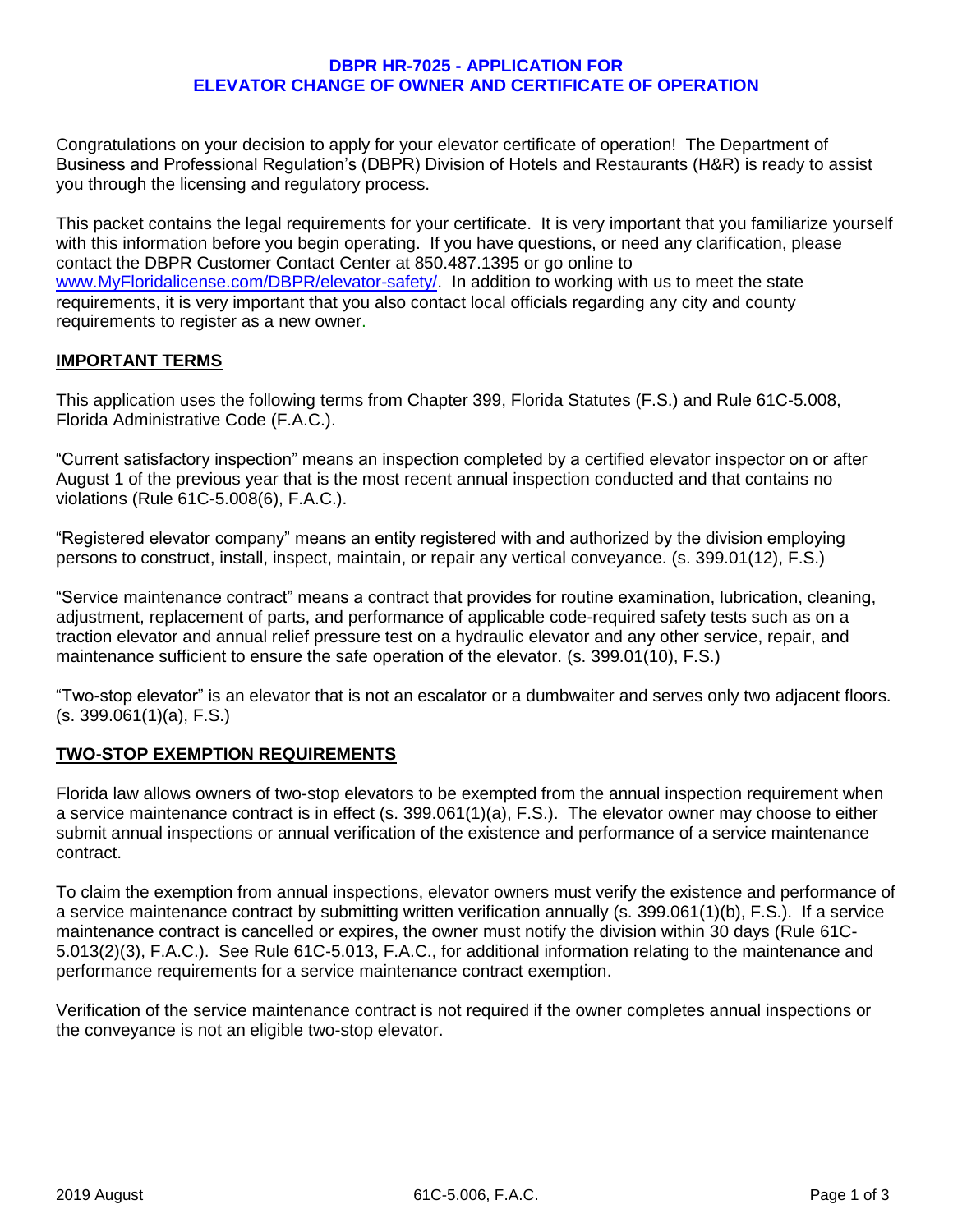# **APPLICATION REQUIREMENTS:**

**Change of Owner –** A change of owner application with fees are required when the certificate of operation is delinquent **or** when the license renewal period is active (between May 1 and July 31). No fees are required when the certificate of operation is current and the license renewal period is not active (between August 1 and April 30).

- Complete DBPR HR-7025, Application for Change of Owner and Certificate of Operation; and
- If applicable, pay \$75 certificate fee (make check payable to the Department of Business and Professional Regulation).
- Submit proof of a current satisfactory inspection **or** if the elevator qualifies for the two-stop annual inspection exemption in s. 399.061, F.S., submit completed DBPR Form HR-5023-060, Service Maintenance Contract Verification for Two-Stop Exemption.

Please send your completed application, documentation and fee, if applicable, to:

Department of Business and Professional Regulation Bureau of Elevator Safety 2601 Blair Stone Road Tallahassee, FL 32399-0783

#### **Please use the entire 9-digit zip code in the address above to ensure proper handling.**

**[www.MyFloridalicense.com/DBPR/elevator-safety/](http://www.myfloridalicense.com/DBPR/elevator-safety/)**